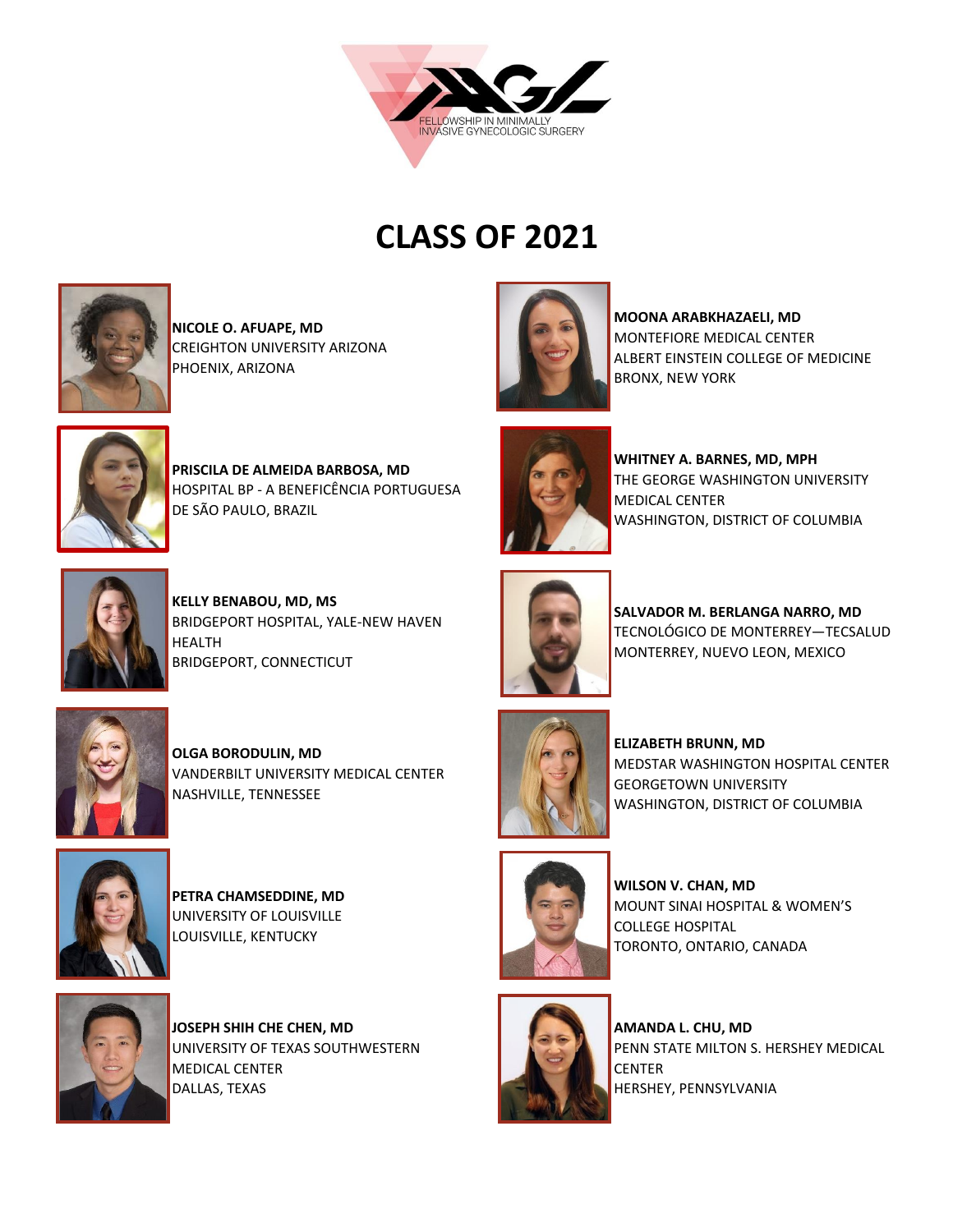



**RICHARD H. COCKRUM, MD**  NORTHSHORE UNIVERITY HEALTH SYSTEM UNIVERSITY OF CHICAGO EVANSTON, ILLINOIS



**JOHN M. DAVITT, MD**  MAYO CLINIC PHOENIX, ARIZONA



**STEPHANIE I. DELGADO, MD** 

ROCHESTER, MINNESOTA

**ADELA COPE, MD**  MAYO CLINIC



**DARL L. EDWARDS, MD**  MOUNT SINAI HOSPITAL & WOMEN'S COLLEGE HOSPITAL TORONTO, ONTARIO, CANADA



**LUIS MARCELO GARZA AYALA, MD** TECNOLÓGICO DE MONTERREY—TECSALUD MONTERREY, NUEVO LEON MEXICO



**ROHAN V. HATTIANGADI, MD**  VIRGINIA MASON MEDICAL CENTER SEATTLE, WASHINGTON



**CAITLIN A. JAGO, MD**  UNIVERSITY OF OTTAWA, THE OTTAWA HOSPITAL OTTAWA, ONTARIO CANADA



**AMRO ELFEKY, MD** MAIMONIDES MEDICAL CENTER BROOKLYN, NEW YORK



**ESTHER S. HAN, MD, MPH**  COLUMBIA UNIVERSITY MEDICAL CENTER NEW YORK, NEW YORK



**OLIVIA M. HIGGINS, MD**  INDIANA UNIVERSITY SCHOOL OF MEDICINE INDIANAPOLIS, INDIANA



**ANNIE J. KIM, MD**  MONTEFIORE MEDICAL CENTER ALBERT EINSTEIN COLLEGE OF MEDICINE BRONX, NEW YORK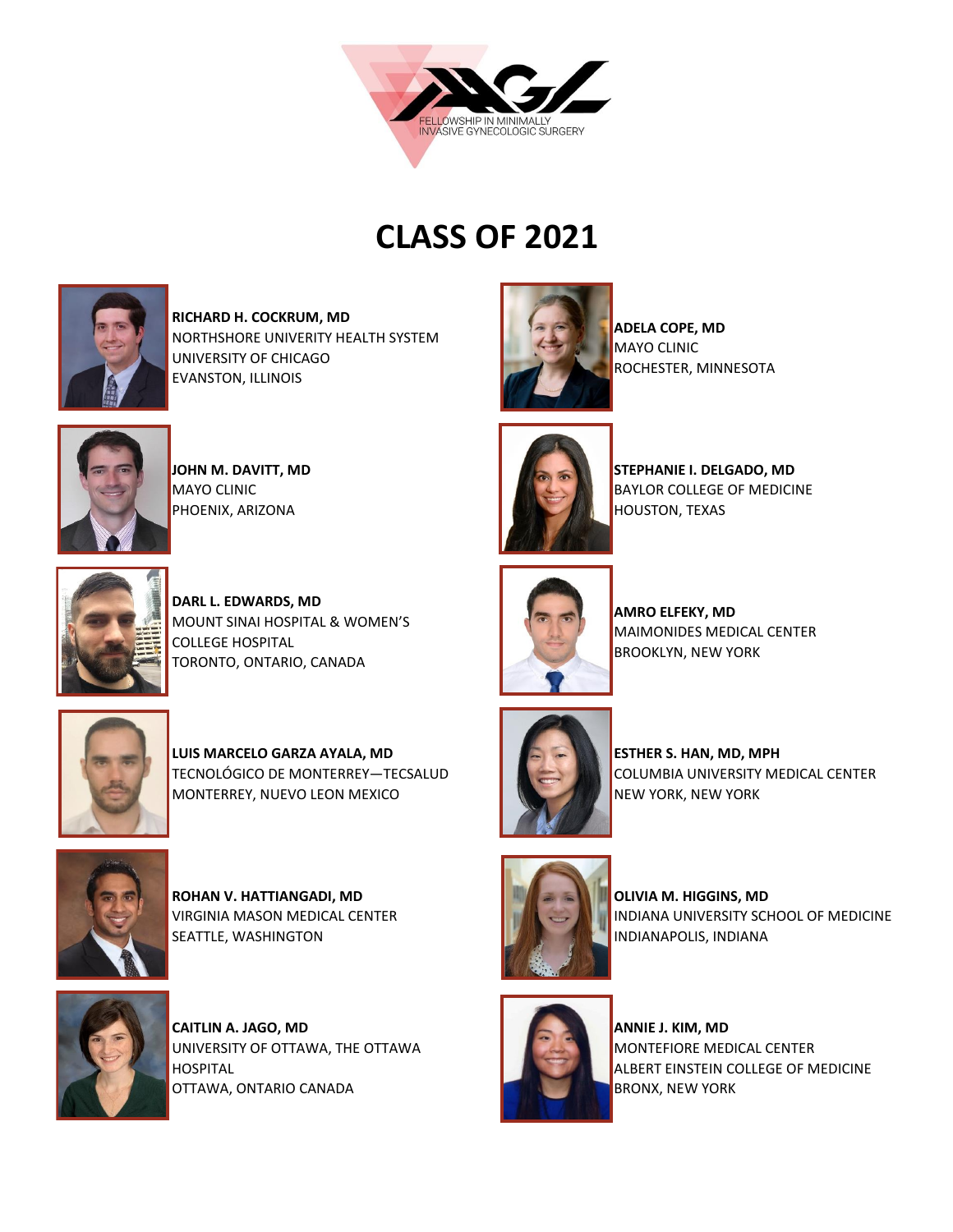



**SARA K. KIM, MD**  STONY BROOK MEDICINE STONY BROOK, NEW YORK



**TAMISA KOYTHONG, MD**  BAYLOR COLLEGE OF MEDICINE HOUSTON, TEXAS



**THUAN H. LE, MD**  WALTER REED NATIONAL MILITARY MEDICAL CENTER BETHESDA, MARYLAND



**MATEO G. LEON, MD** MAYO CLINIC JACKSONVILLE, FLORIDA



**TOBIAS B. LIMPERG, MD, MSC**  VANDERBILT UNIVERSITY MEDICAL CENTER NASHVILLE, TENNESSEE



**MARAL MALEKZADEH, DO** CLEVELAND CLINIC WESTON, FLORIDA



**SHANA MILES, MD, PHD**  UNIVERSITY OF PITTSBURGH MAGEE-WOMEN'S HOSPITAL PITTSBURGH, PENNSYLVANIA



**KELSEY R. MURPHY, MD**  ICAHN SCHOOL OF MEDICINE AT MOUNT SINAI MEDICAL CENTER NEW YORK, NEW YORK



**MIGUEL A. LUNA-RUSSO, MD** CLEVELAND CLINIC CLEVELAND, OHIO



**LINDSEY C. MICHEL, MD**  STAMFORD HOSPITAL STAMFORD, CONNECTICUT



**MEENAL MISAL, MD** MAYO CLINIC PHOENIX, ARIZONA



**DONG BACH NGUYEN, MD**  UNIVERSITY OF OTTAWA, THE OTTAWA HOSPITAL OTTAWA, ONTARIO, CANADA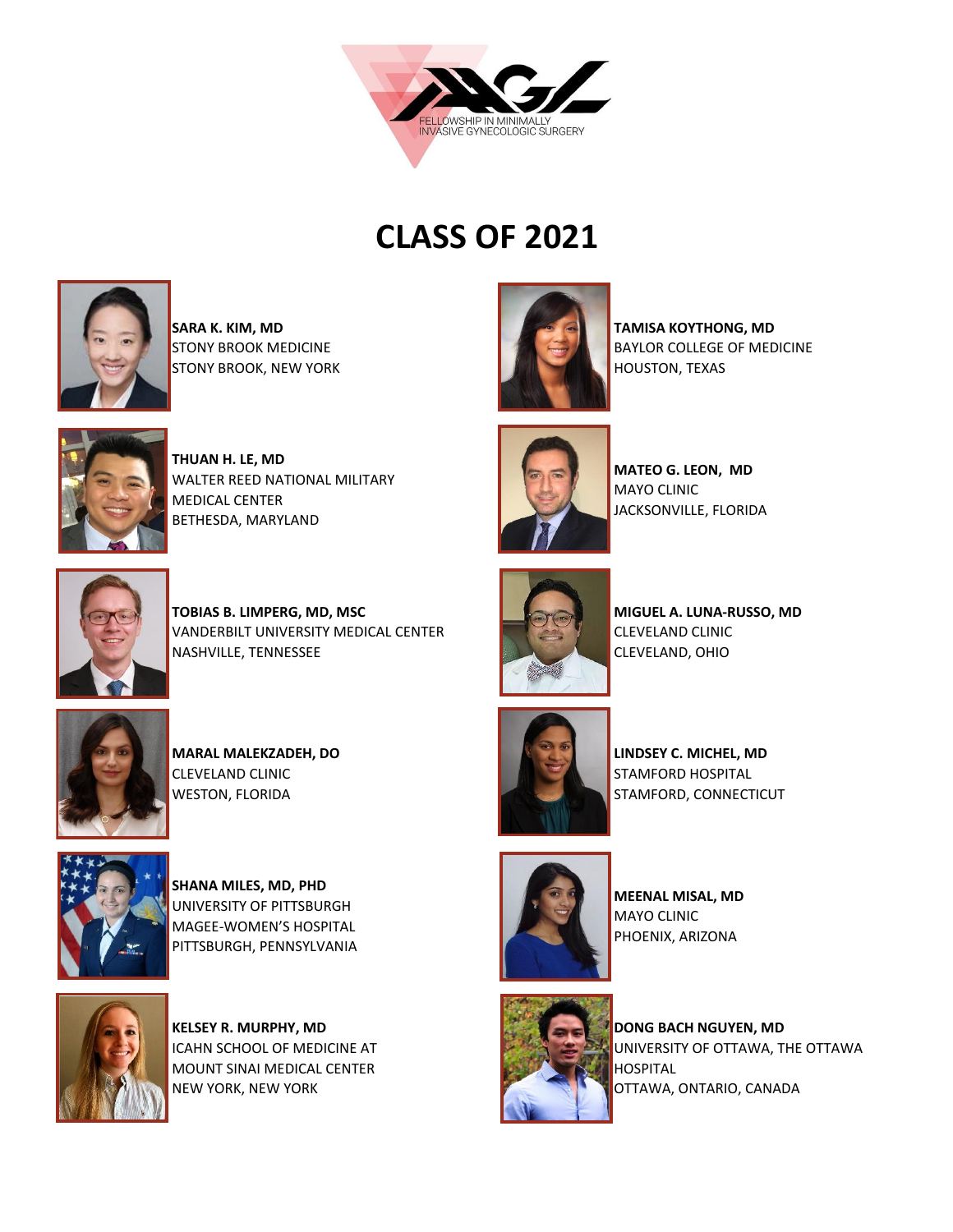



**KAYLE E. NIXON, MD** NORTHWESTERN-MCGAW CHICAGO, ILLINOIS



**LAURA C. RAMIREZ-CABAN, MD**  CLEVELAND CLINIC WESTON, FLORIDA



**EMILY A. SCHLOFF, MD**  LEGACY HEALTH MEDICAL GROUP PORTLAND, OREGON



**NEETIKA SIDANA, MD**  SUNNYBROOK HEALTH SCIENCES CENTER TORONTO, ONTARIO, CANADA



**JOVANA TAVCAR, MD**  NEWTON WELLESLEY HOSPITAL NEWTON, MASSACHUSETTS



**ALEXANDER WANG, MD**  ORLANDO VA MEDICAL CENTER ORLANDO, FLORIDA



**SALVATORE V. PAOLILLO, MD**  GOOD SAMARITAN HOSPITAL MEDICAL CENTER WEST ISLIP, NEW YORK



**RACHEL M. SCHILLINGER, MD** CHRISTIANA CARE HEALTH SYSTEM NEWARK, DELAWARE



**SACHIN B. SHENOY, MD**  ST. LUKE'S UNIVERSITY HOSPITAL HEALTH **NETWORK** ALLENTOWN, PENNSYLVANIA



**ASHLEY M. STONE WOMACK, MD**  BANNER GOOD SAMARITAN MEDICAL CENTER, UNIVERSITY OF PHOENIX PHOENIX, ARIZONA



**JENNIFER L. TRAVIESO, MD** UNIVERSITY OF MICHIGAN MEDICAL CENTER ANN ARBOR, MICHIGAN



**JACQUELINE M.K. WONG, MD** UNIVERSITY OF NORTH CAROLINA CHAPEL HILL, NORTH CAROLINA